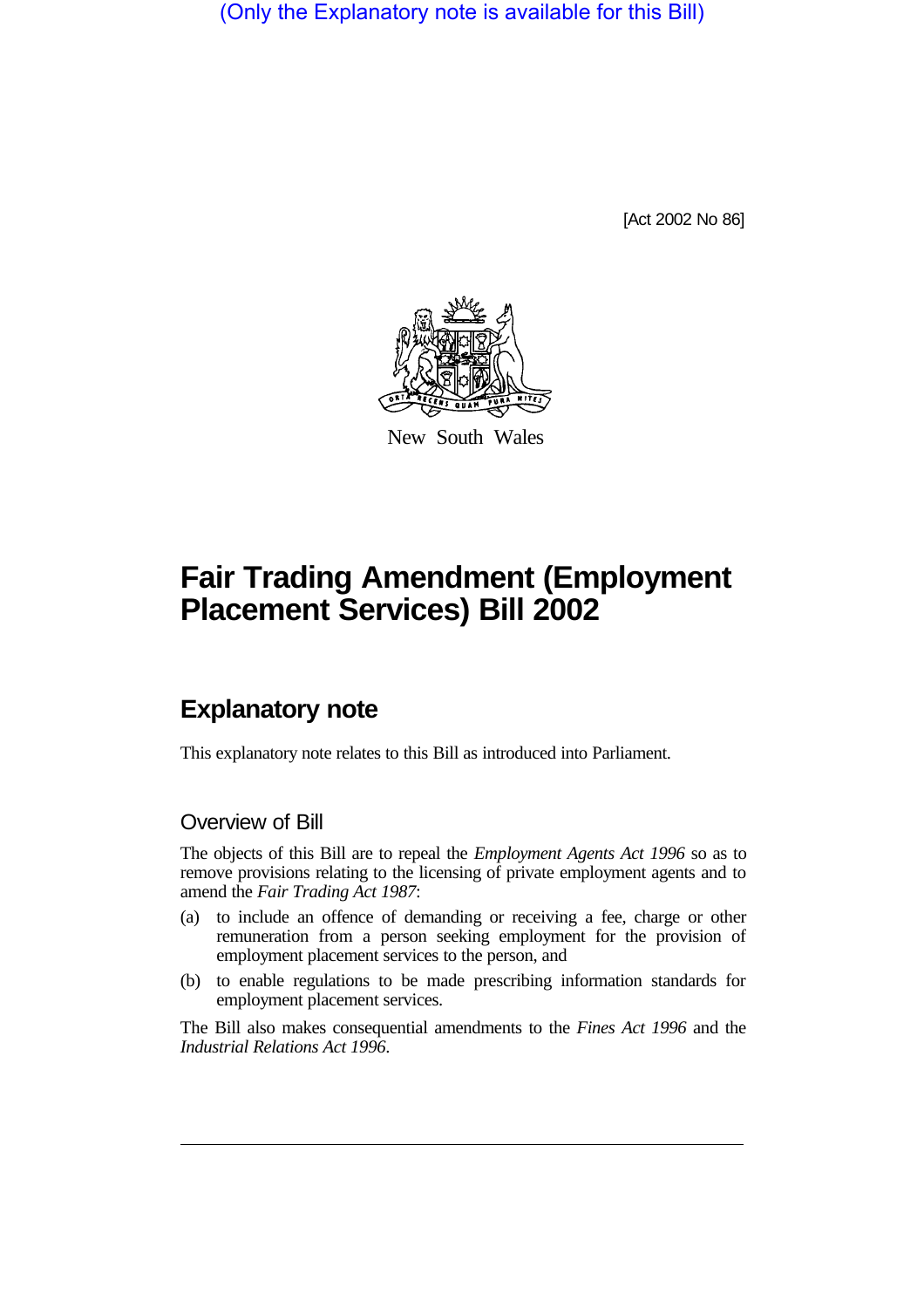Fair Trading Amendment (Employment Placement Services) Bill 2002 [Act 2002 No 86]

Explanatory note

#### Outline of provisions

**Clause 1** sets out the name (also called the short title) of the proposed Act.

**Clause 2** provides for the commencement of the proposed Act on a day or days to be appointed by proclamation.

**Clause 3** is a formal provision giving effect to the amendments to the *Fair Trading Act 1987* set out in Schedule 1.

**Clause 4** is a formal provision giving effect to the consequential amendments to other Acts set out in Schedule 2.

**Clause 5** repeals the *Employment Agents Act 1996*. In particular, this will repeal provisions relating to the licensing of private employment agents and a provision making it an offence to charge a fee in the course of carrying on the business of a private employment agent without being licensed. The *Employment Agents Regulation 2001* made under that Act is also specifically repealed.

## **Schedule 1 Amendment of Fair Trading Act 1987**

**Schedule 1 [1]** inserts a new Part 5C into the Act comprising the following provisions:

**Proposed section 60P** contains a definition of *employment placement service* for the purposes of the proposed Part. It means a service provided by a person as an agent for the purpose of:

- (a) finding or assisting to find a person to carry out work for a person seeking to have work carried out, or
- (b) finding or assisting to find employment for a person seeking to be employed,

whether or not the employment or work is to be undertaken or carried out pursuant to a contract of employment or otherwise. It does not include publishing advertisements.

The proposed Part does not apply to models and modelling agencies, licensees under the *Entertainment Industry Act 1989* or persons exempted by the regulations.

**Proposed section 60Q** makes it an offence to demand or receive any fee, charge or other remuneration from a person seeking employment for the provision of employment placement services to the person. Any remuneration received in contravention of the proposed section may be recovered as a debt by the person who paid it.